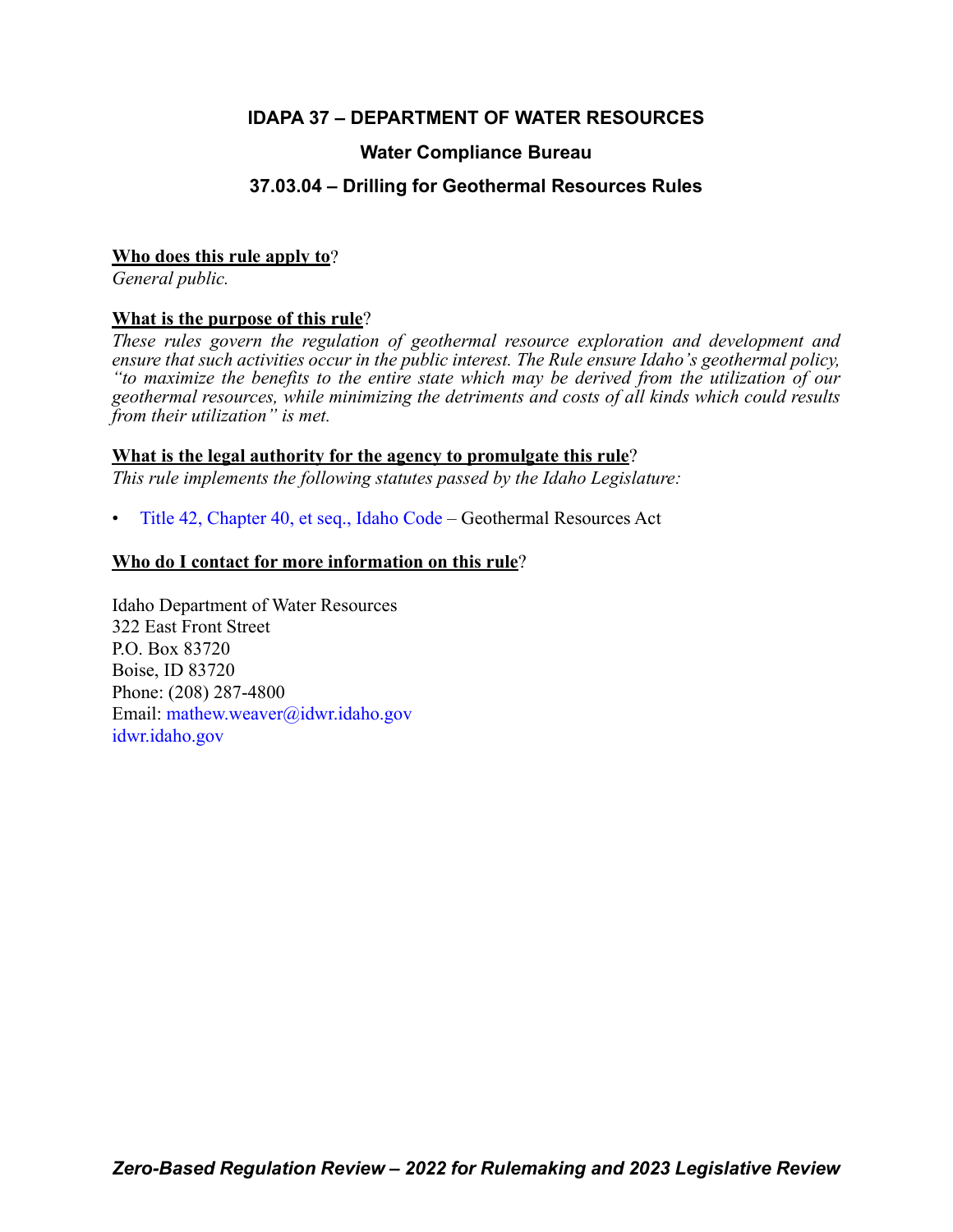# **Table of Contents**

# 37.03.04 - Drilling for Geothermal Resources Rules

| 060. Hearings On Refused, Limited, Or Conditioned Permit (Rule 60).  12 |  |
|-------------------------------------------------------------------------|--|
|                                                                         |  |
|                                                                         |  |
|                                                                         |  |
|                                                                         |  |
|                                                                         |  |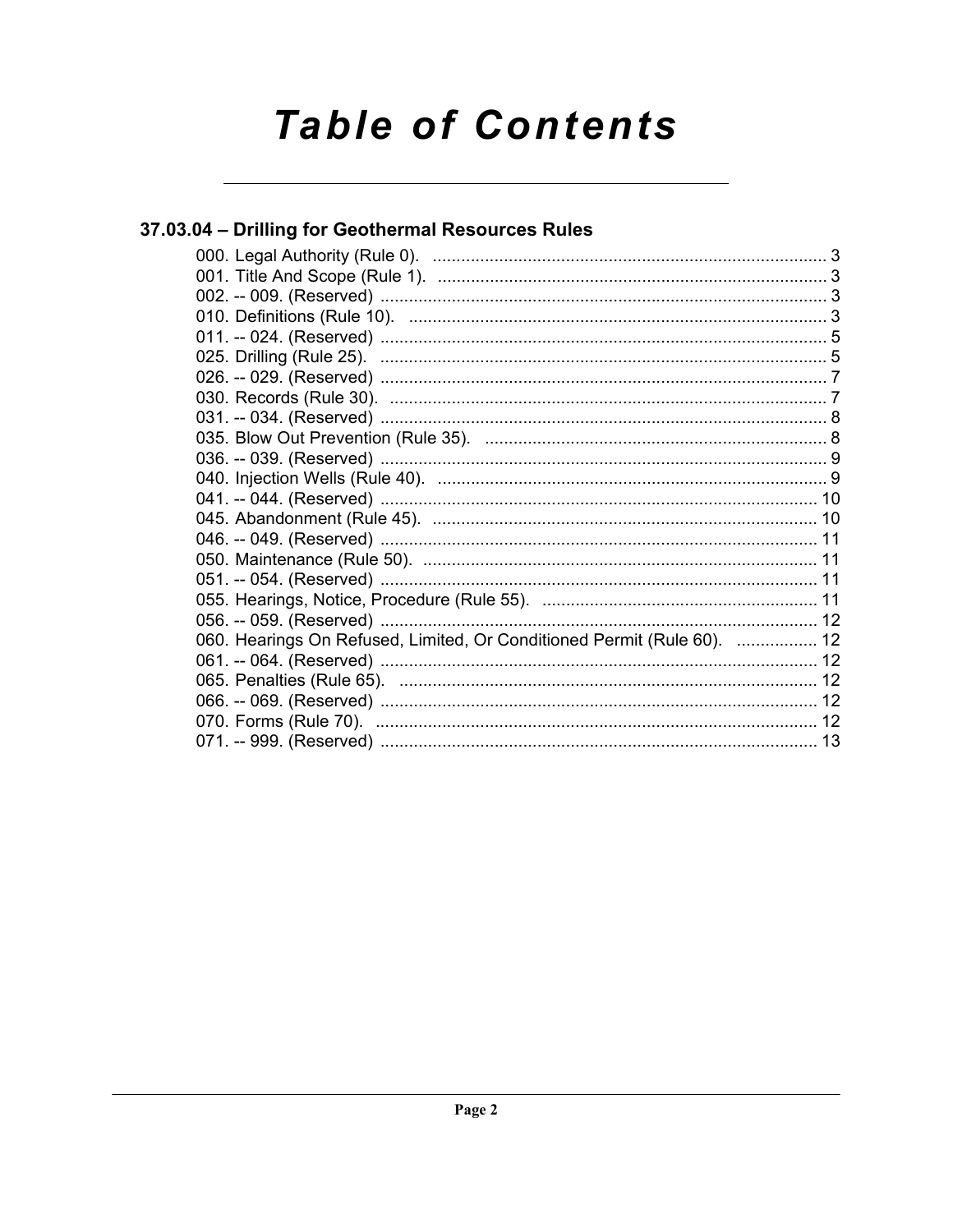### **37.03.04 – DRILLING FOR GEOTHERMAL RESOURCES RULES**

### <span id="page-2-1"></span><span id="page-2-0"></span>**000. LEGAL AUTHORITY (RULE 0).**

The Idaho Department of Water Resources, through authority granted by Section 42-4001 through Section 42-40l5, Idaho Code, is the regulatory agency for the drilling, operation, maintenance, and abandonment of all geothermal wells in the state. The Department's authority also includes regulatory jurisdiction over other related operations and environmental hazards pertaining to the exploration and development of geothermal resources. (3-18-22)

### <span id="page-2-2"></span>**001. TITLE AND SCOPE (RULE 1).**

The geothermal policy of the state of Idaho as stated in Section 42-4001, Idaho Code, is as follows: "It is the policy and purpose of this state to maximize the benefits to the entire state which may be derived from the utilization of our geothermal resources, while minimizing the detriments and costs of all kinds which could result from their utilization. This policy and purpose is embodied in this act which provides for the immediate regulation of geothermal resource exploration and development in the public interest." (3-18-22)

### <span id="page-2-3"></span>**002. -- 009. (RESERVED)**

### <span id="page-2-4"></span>**010. DEFINITIONS (RULE 10).**

For the purpose of these rules, the following definitions apply. (3-18-22)

**01. Applicant**. Any person submitting an application to the Department of Water Resources for a or the construction and operation of any well or injection well. (3-18-22) permit for the construction and operation of any well or injection well.

**02. Board**. The Idaho Water Resource Board. (3-18-22)

**03. BOPE**. An abbreviation for Blow Out Prevention Equipment which is designed to be attached to the casing in a geothermal well in order to prevent a blow out of the drilling mud. (3-18-22)

**04.** Completion. A well is considered to be completed thirty (30) days after drilling operations have ceased unless a suspension of operation is approved by the Director, or thirty (30) days after it has commenced producing a geothermal resource, whichever occurs first, unless drilling operations are resumed before the end of the thirty (30) day period or at the end of the suspension. (3-18-22)

**05. Conductor Pipe**. The first and largest diameter string of casing to be installed in the well. This casing extends from land surface to a depth great enough to keep surface waters from entering and loose earth from falling in the hole and to provide anchorage for blow out prevention equipment prior to setting surface casing.

 $(3-18-22)$ 

**06. Department**. The Idaho Department of Water Resources. (3-18-22)

**07. Director**. The Director of the Idaho Department of Water Resources. (3-18-22)

**08. Drilling Logs**. The recorded description of the lithologic sequence encountered in drilling a well. (3-18-22)

**09. Drilling Operations**. The actual drilling, redrilling, or recompletion of the well for production or injection including the running and cementing of casing and the installation of well head equipment. Drilling operations do not include perforating, logging, and related operations after the casing has been cemented. (3-18-22)

**10. Exploratory Well**. A well drilled for the discovery and/or evaluation of geothermal resources either in an established geothermal field or in unexplored areas. Exploratory well does not include holes six (6) inches in diameter or less if they are used for gathering geotechnical data such as, but not limited to, heat flow, earth temperature, temperature gradient and/or seismic measurements, provided said holes are not greater than one thousand (1000) feet in depth below land surface and provided the material medium is not intended to be encountered. (3-18-22)

**11. Geothermal Area**. The same general land area which in its subsurface is underlain or reasonably appears to be underlain by geothermal resources from or in a single reservoir, pool, or other source or interrelated sources, as such area or areas may be designated from time to time by the Director. (3-18-22)

**12. Geothermal Field**. An area designated by the Director which contains a well or wells capable of commercial production of geothermal resources. (3-18-22)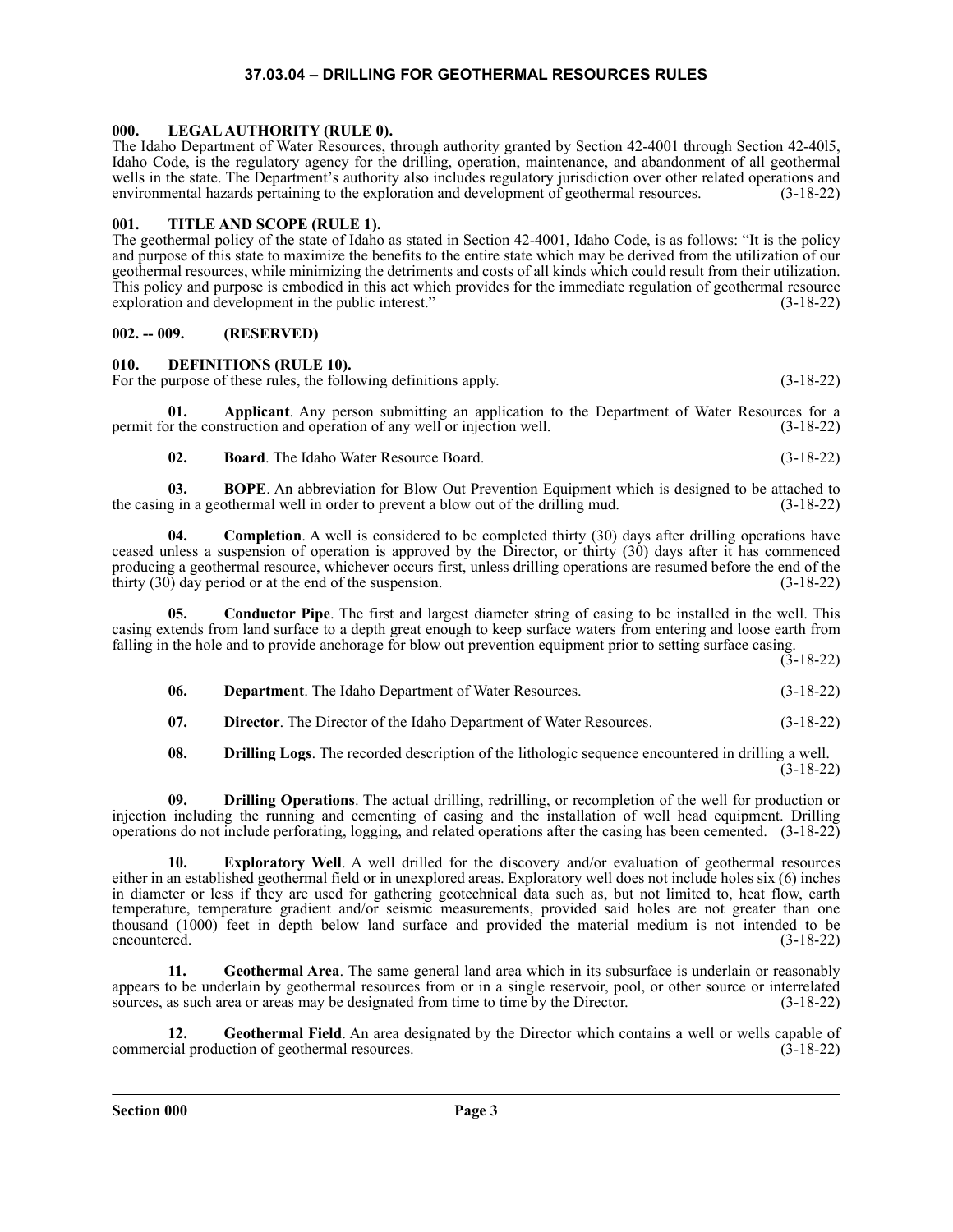### *IDAHO ADMINISTRATIVE CODE IDAPA 37.03.04 Department of Water Resources Drilling for Geothermal Resources Rules*

**13. Geothermal Resource**. The natural heat energy of the earth, the energy in whatever form which may be found in any position and at any depth below the surface of the earth, present in, resulting from, or created by, or which may be extracted from such natural heat and all minerals in solution or other products obtained from the material medium of any geothermal resource. Geothermal resources are found and hereby declared to be sui generis, being neither a mineral resource nor a water resource but they are also found and hereby declared closely related to and possibly affecting and affected by water and mineral resources in many instances. (3-18-22)

**14. Injection Well**. Any special well, converted producing well, or reactivated or converted abandoned well employed for injecting material into a geothermal area or adjacent area to maintain pressures in a geothermal reservoir, pool, or other source, or to provide new material or to serve as a material medium therein, or for reinjecting any material medium or the residue thereof, or any by-product of geothermal resource exploration or development into the earth. (3-18-22)

**15. Intermediate String or Casing**. The casing installed within the well to seal out brackish water, caving zones, etc., below the bottom of the surface casing. Such strings may either be lapped into the surface casing or extend to land surface. (3-18-22)

**16. Material Medium**. Any substance including, but not limited to, naturally heated fluids, brines, associated gasses and steam in whatever form, found at any depth and in any position below the surface of the earth, which contains or transmits the natural heat energy of the earth, but excluding petroleum, oil, hydrocarbon gas, or other hydrocarbon substances. (3-18-22)

**17. Notice of Intent or Notice**. A written statement to the Director that the applicant intends to do work.  $(3-18-22)$ 

**18. Observation Well**. A small diameter well drilled strictly for monitoring purposes. In no case shall an observation well be completed for production of geothermal resources or for use as an injection well. (3-18-22)

**19. Operator**. Any person drilling, maintaining, operating, pumping, or in control of any well. The term operator also includes owner when any well is or has been or is about to be operated by or under the direction of the owner. (3-18-22) the owner.  $(3-18-22)$ 

**20. Owner**. The owner of the geothermal lease or well and includes operator when any well is operated or has been operated or is about to be operated by any person other than the owner. (3-18-22)

**21. Permit**. A permit issued pursuant to these rules for the construction and operation of any well or well.  $(3-18-22)$ injection well.

**22. Person**. Any individual natural person, general or limited partnership, joint venture, association, cooperative organization, corporation, whether domestic or foreign, agency or subdivision of this or any other state or municipal or quasi-municipal entity whether or not it is incorporated. (3-18-22)

**23. Production String**. The casing or tubing through which a geothermal resource is produced. This string extends from the producing zone to land surface. (3-18-22)

**24. Production Well**. Any well which is commercially producing or is intended for commercial production of a geothermal resource. (3-18-22)

**25. Surface Casing**. The first string of casing which is run after the conductor pipe to anchor blow out on equipment and to seal out all existing groundwater zones. (3-18-22) prevention equipment and to seal out all existing groundwater zones.

**26. Suspension of Operations**. The cessation of drilling, redrilling, or alteration of casing before the well is officially abandoned or completed. All suspensions must be authorized by the Director. (3-18-22)

**27. Waste**. Any physical waste including, but not limited to: (3-18-22)

**a.** Underground waste resulting from inefficient, excessive, or improper use, or dissipation of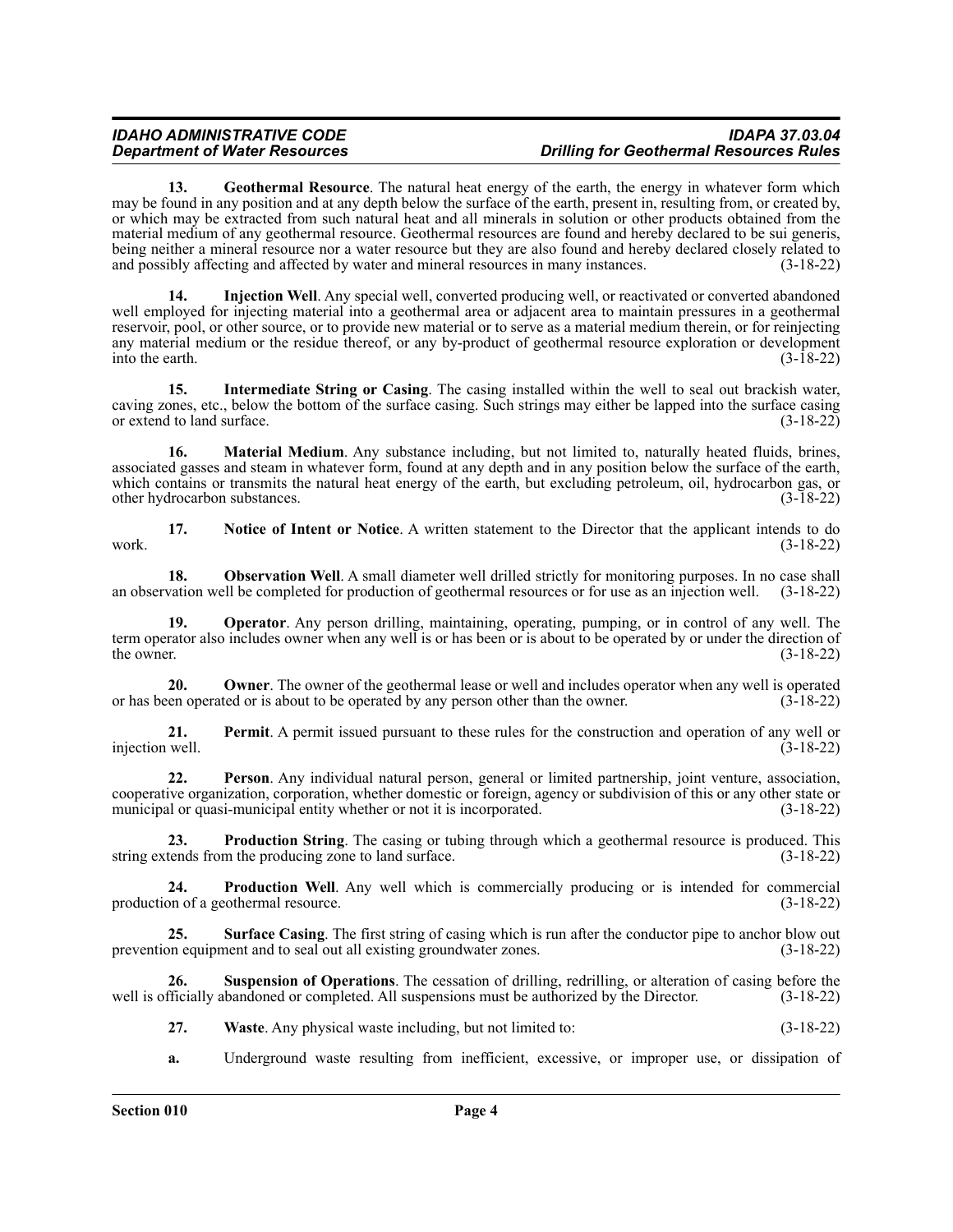geothermal energy, or of any geothermal resource pool, reservoir, or other source; or the locating, spacing, constructing, equipping, operating, or producing of any well in a manner which results, or tends to result in reducing the quantity of geothermal energy to be recovered from any geothermal area in the state; (3-18-22)

**b.** The inefficient above-ground transporting and storage of geothermal energy; and the locating, spacing, equipping, operating, or producing of any well or injection well in a manner causing or tending to cause unnecessary or excessive surface loss or destruction of geothermal energy; the escape into the open air from a well of steam or hot water in excess of what is reasonably necessary in the efficient development or production of a well.

(3-18-22)

**28. Well**. Any excavation or other alteration in the earth's surface or crust by means of which the energy of any geothermal resource and/or its material medium is sought or obtained. (3-18-22)

### <span id="page-4-0"></span>**011. -- 024. (RESERVED)**

### <span id="page-4-1"></span>**025. DRILLING (RULE 25).**

**01. General**. All wells shall be drilled in such a manner as to protect or minimize damage to the environment, waters usable for all beneficial purposes, geothermal resources, life, health, or property. (3-18-22)

### **02. Permits and Notices**. (3-18-22)

**a.** Permit to Drill for Geothermal Resources. Any person, owner, or operator who proposes to construct a well for the production of or exploration for geothermal resources or to construct an injection well shall first apply to the Director for permit. Application for permit shall be on department form 4003-1. Any person, owner, or operator who proposes to construct a hole for the gathering of geotechnical data shall file a notice of intent with the Director twenty (20) days prior to construction. Written approval of the Director is required before construction may begin. The notice of intent shall show the hole location, proposed depth, hole size, construction methods, intended use and abandonment plan together with other information as required by the Director. (3-18-22)

**b.** Permit to Deepen or Modify an Existing Well. If the owner or operator plans to deepen, redrill, plug, or perform any operation that will in any manner modify the well, an application shall be filed with the Director and written approval must be received prior to beginning work. Application for permit to alter a geothermal well shall be on department form 4003-2.  $(3-18-22)$ 

**c.** Application for Permit to Convert to Injection. If the owner or operator plans to convert an existing geothermal well into an injection well with no change of mechanical condition, an application for permit shall be filed with the Director and written approval must be received prior to beginning injection. Application for permit shall be made on department form 4003-3. (3-18-22)

**d.** Amendment of Permit. No well may be owned or operated by any person whose name does not appear on the permit or permit application and no changes in departure from the procedures, location, data, or persons specified on the face of a permit shall be allowed until an amendment to such permit is approved by the Director.<br>Application for amendment shall be made on department form 4003-1. (3-18-22) Application for amendment shall be made on department form  $4003-1$ .

**e.** Notice to Other Agencies. Notice of applications, permits, orders, or other actions received or issued by the Director may be given to any other agency or entity which may have information, comments, or jurisdiction over the activity involved. The Director may enter into a memorandum of understanding with other agencies to eliminate duplication of applications or other efforts. (3-18-22)

**f.** No filing fee shall be charged for filing a notice of intent to construct a hole for gathering geotechnical data, for abandonment, or for the drilling of an observation well. (3-18-22)

No application shall be accepted and filed by the Director until such filing fee has been deposited (3-18-22) with the Director.

| 03. | Bonds. | $(3-18-22)$ |
|-----|--------|-------------|
|     |        |             |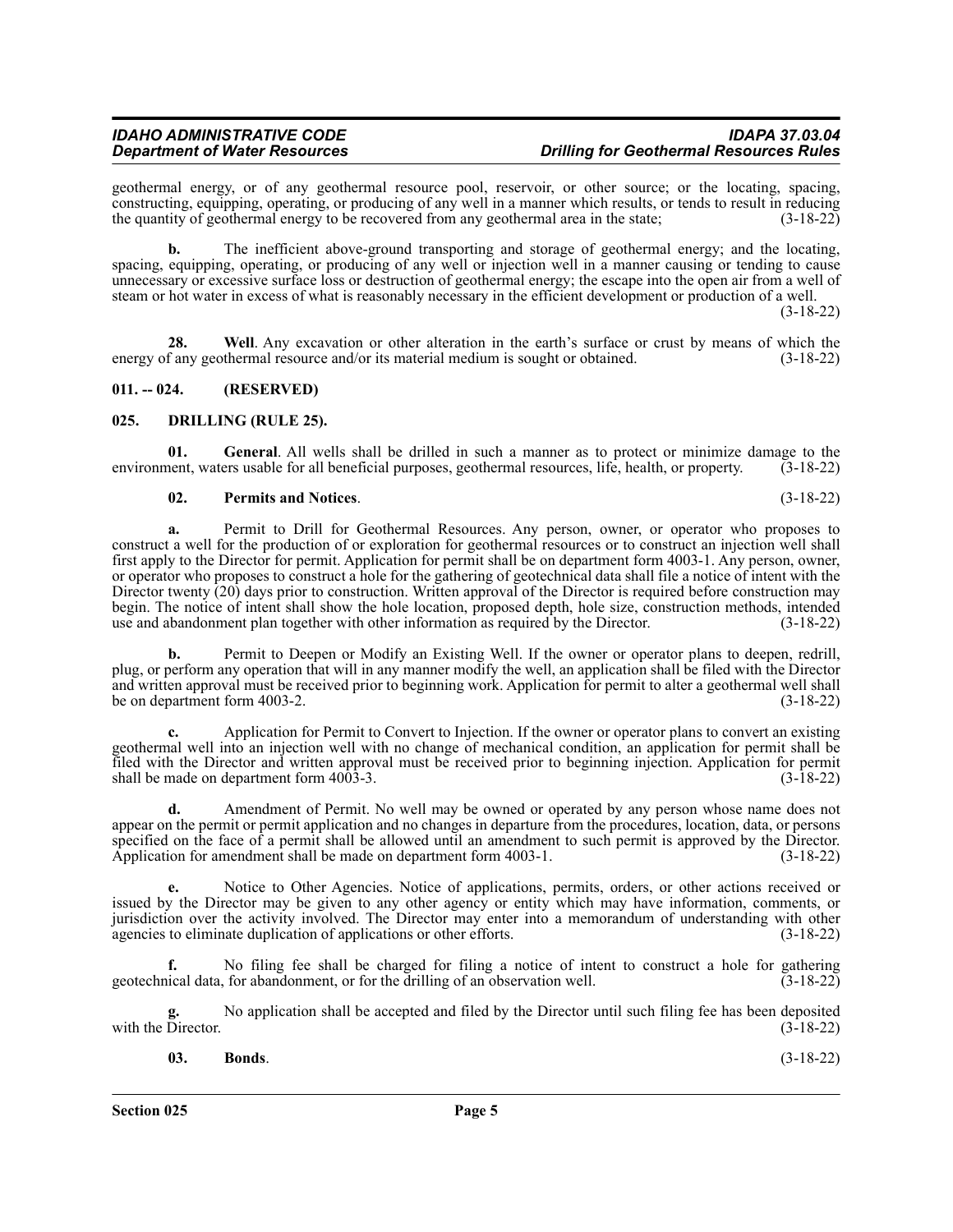**a.** The Director shall require as a condition of every permit every operator or owner who engages in the construction, alteration, testing, or operation of the well to file with the Director on a form prescribed by the Director a bond indemnifying the state of Idaho providing good and sufficient security conditioned upon the performance of the duties required by these regulations and the Geothermal Resource Act and the proper abandonment of any well covered by such permit. Such bond shall be in an amount which is not less than ten thousand dollars (\$10,000) for each individual well. (3-18-22) thousand dollars  $(\$10,000)$  for each individual well.

**b.** Bonds remain in force for the life of the well or wells and may not be released until the well or wells are properly abandoned or another valid bond is substituted therefor. Any person who acquires the ownership or operation of any well or wells shall within five (5) days after acquisition file with the Director an indemnity bond in the sum of ten thousand dollars (\$10,000) for each well acquired. The Director reserves the right to request additional<br>(3-18-22) onding prior to abandonment if deemed necessary. bonding prior to abandonment if deemed necessary.

### **04. Well Spacing**. (3-18-22)

**a.** Any well drilled for the discovery and production of geothermal resources or as an injection well shall be located more than one hundred (l00) feet from and within the outer boundary of the parcel of land on which the well is situated, or more than one hundred (l00) feet from a public road, street, or highway dedicated prior to the commencement of drilling. This requirement may be modified or waived by the Director upon written request.

(3-18-22)

**b.** For several contiguous parcels of land in one or different ownerships that are operated as a single geothermal field, the term outer boundary line means the outer boundary line of the land included in the field. In determining the contiguity of any such parcels of land, no street, road, or alley lying within the lease or field shall be determined to interrupt such contiguity. (3-18-22)

**c.** The Director shall approve the proposed well spacing programs or prescribe such modifications to the programs as he deems necessary for proper development giving consideration to such factors as, but not limited to, topographic characteristics of the area, hydrologic, geologic, and reservoir characteristics of the area, the number of wells that can be economically drilled to provide the necessary volume of geothermal resources for the intended use, minimizing well interference, unreasonable interference with multiple use of lands, and protection of the environment. (3-18-22)

**d.** Directional Drilling. Where the surface of the parcel of land containing one acre or more is unavailable for drilling, the surface well location may be located upon property which may or may not be contiguous. Such surface well locations shall not be less than twenty five (25) feet from the outer boundary of the parcel on which it is located, nor less than twenty-five (25) feet from an existing street or road. The production or injection interval of the well shall not be less than one hundred (100) feet from the outer boundary of the parcel into which it is drilled.<br>Directional surveys must be filed with the Director for all wells directionally drilled. (3-18-22) Directional surveys must be filed with the Director for all wells directionally drilled.

### **05. Casing**. (3-18-22)

**a.** General. All wells shall be cased in such a manner as to protect or minimize damage to the environment, usable ground waters, geothermal resources, life, health, and property. The permanent well head completion equipment shall be attached to the production casing or to the intermediate casing if production casing does not reach the surface. No permanent well head equipment may be attached to any conductor or surface casing alone. The specification for casing strength shall be determined by the Director on a well-to-well basis. All casing reaching the surface shall provide adequate anchorage for blow out prevention equipment, hole pressure control, and protection for natural resources. Sufficient casing shall be run to reach a depth below all known or reasonably estimated groundwater levels to prevent blow outs or uncontrolled flows. The following casing requirements are general but should be used as guidelines in submitting applications for permit to drill. (3-18-22)

**b.** Conductor Pipe. A minimum of forty (40) feet of conductor pipe shall be installed. The annular space is to be cemented solid to the surface. A twenty-four  $(24)$  hour cure period for the grout must be allowed prior to drilling out the shoe unless additives sufficient, as determined by the Director, are used to obtain early strength. An annular blow out preventer shall be installed on all exploratory wells and on development wells when deemed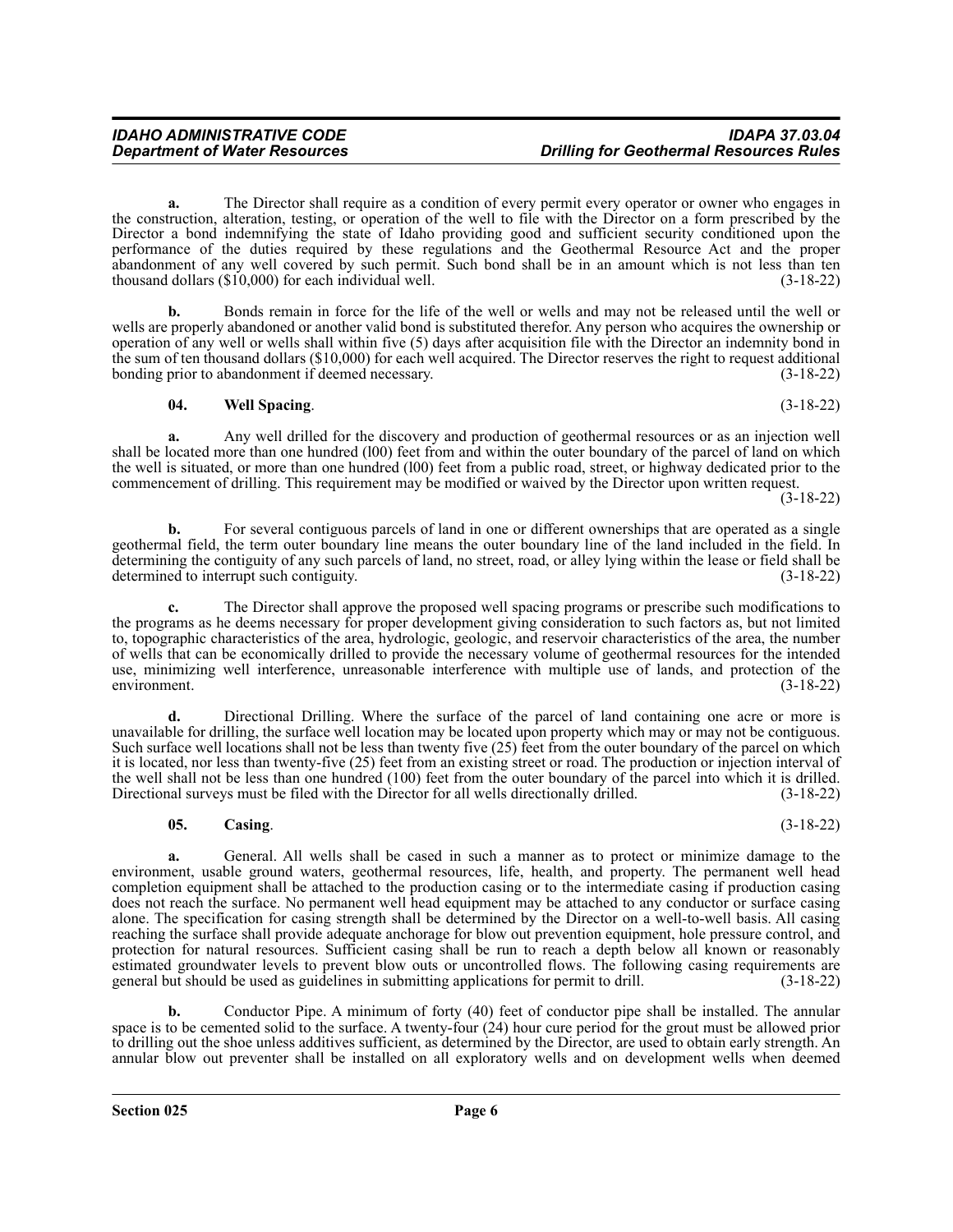### *IDAHO ADMINISTRATIVE CODE IDAPA 37.03.04 Department of Water Resources Drilling for Geothermal Resources Rules*

necessary by the Department. (3-18-22)

**c.** Surface Casing. The surface casing hole shall be logged with an induction electrical log or equivalent or gamma-neutron log before running casing. This requirement may be waived by the Director. Permission to waive this requirement must be granted by the Director in writing prior to running surface casing. This casing shall provide for control of formation fluids, protection of shallow usable groundwater, and for adequate anchorage for blow out prevention equipment. All surface casing shall be cemented solid to the surface. A twenty-four (24) hour cure period shall be allowed prior to drilling out the shoe of the surface casing unless additives sufficient, as determined by the Director, are used to obtain early strength. (3-18-22)

i. A minimum of two hundred (200) feet of surface casing shall be set in areas where pressures and formations are unknown. In no case may surface casing be set at a depth less than ten percent (10%) of the proposed total depth of the well.

ii. In areas of known high formation pressure, surface casing shall be set at the depth determined by tor after a study of geologic conditions in the area. (3-18-22) the Director after a study of geologic conditions in the area.

iii. In areas where subsurface geological conditions are variable or unknown, surface casing shall be in accordance with specifications as outlined in a. above. The casing must be seated through a sufficient series of low permeability, competent lithologic units such as claystone, siltstone, basalt, etc., to insure a solid anchor for blow out prevention equipment and to protect usable groundwater from contamination. Additional casing may be required if the first string has not been cemented through a sufficient series of such beds, or a rapidly increasing thermal gradient or formation pressures are encountered. (3-18-22) or formation pressures are encountered.

iv. The temperature of the return drilling mud shall be monitored continuously during the drilling of the surface casing hole. Either a continuous temperature-monitoring device shall be installed and maintained in a working condition or the temperature shall be read manually. In either case, the return temperature shall be entered<br>into the log book for each thirty (30) feet of depth drilled. (3-18-22) into the  $log$  book for each thirty  $(30)$  feet of depth drilled.

Blow out prevention equipment capable of shutting in the well during any operation shall be installed on the surface casing and maintained ready for use at all times. BOPE pressure tests shall be performed by the operator for department personnel on all exploratory wells prior to drilling out the shoe of the surface casing. The decision to perform BOPE pressure tests on other types of wells shall be made on a well-to-well basis by the Director. The Director must be notified five (5) days in advance of a scheduled pressure test. Permission to proceed with the test sooner may be given orally by the Director upon request by the operator. (3-18-22)

**d.** Intermediate Casing. Intermediate casing shall be required for protection against anomalous pressure zones, cave-ins, washouts, abnormal temperature zones, uncontrollable lost circulation zones or other drilling hazards. Intermediate casing strings when installed shall be cemented solidly to the surface or to the top of the  $\cos\left(3\text{-}18\text{-}22\right)$  (3-18-22)

**e.** Production Casing. Production casing may be set above or through the producing or injection zone and cemented either below or just above the objective zones. Sufficient cement shall be used to exclude overlying formation fluids from the geothermal zone, to segregate zones, and to prevent movement of fluids behind the casing into possible fresh groundwater zones. Production casing shall either be cemented solid to the surface or lapped into the intermediate casing if run. If the production casing is lapped into an intermediate string, the casing overlap shall be at least fifty (50) feet, the lap shall be cemented solid, and the lap shall be pressure tested to insure its integrity.

(3-18-22)

**06. Electric Logging**. All wells except observation wells shall be logged with an induction electrical log or equivalent or gamma-neutron log from the bottom of the hole to the bottom of the conductor pipe. This requirement may be modified or waived by the Director upon written request. (3-18-22)

### <span id="page-6-0"></span>**026. -- 029. (RESERVED)**

### <span id="page-6-1"></span>**030. RECORDS (RULE 30).**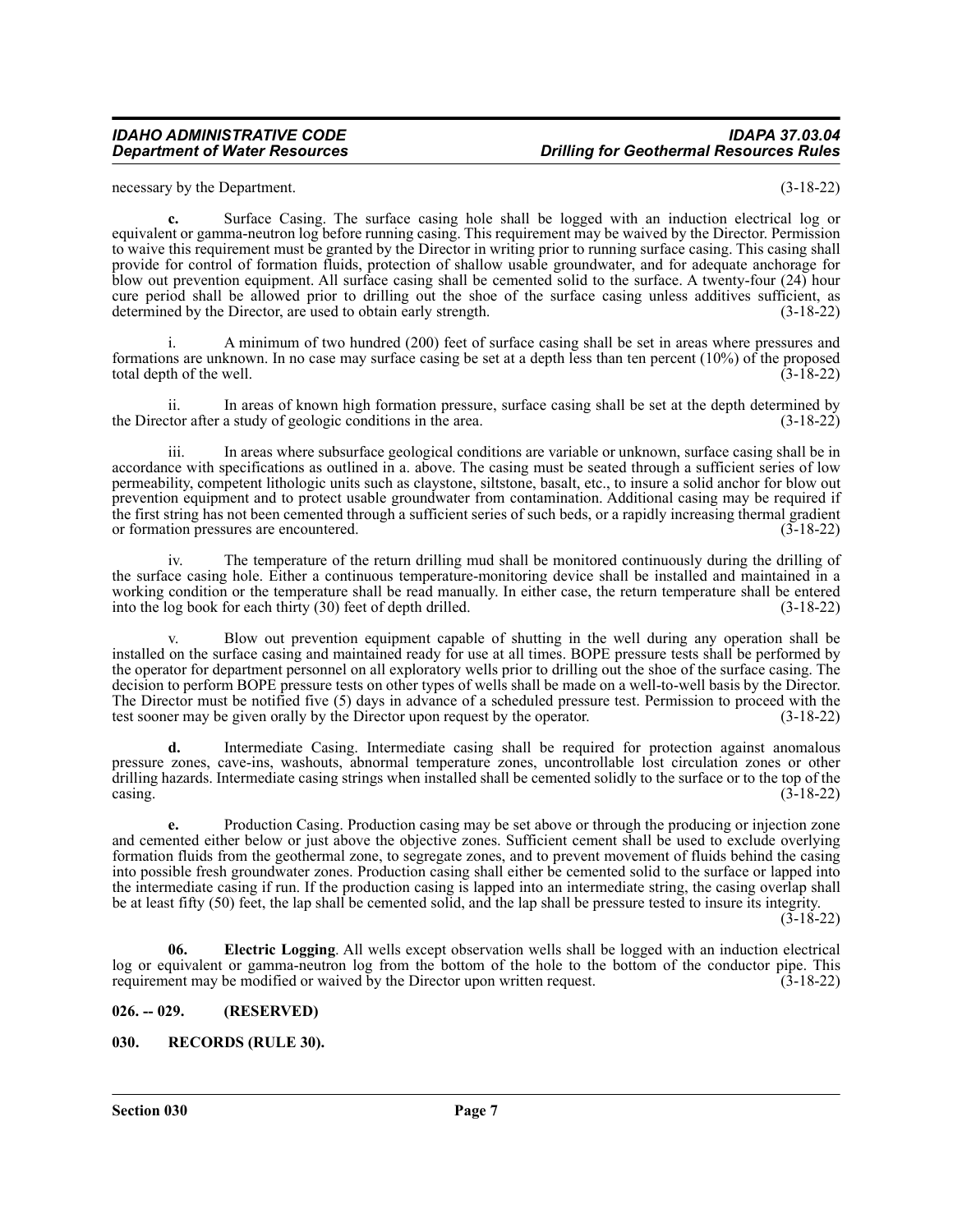**01. General**. The owner or operator of any well shall keep or cause to be kept a careful and accurate log, core record, temperature logs, and history of the drilling of the well. These records shall be kept in the nearest office of the owner or operator or at the well site and together with all other reports of the owner and operator regarding the well shall be subject to inspection by the Director during business hours. All records unless otherwise specified must be filed with the Director within thirty (30) days of completion of the well. (3-18-22)

### **02. Records to Be Filed with the Director**. (3-18-22)

**a.** Drilling Logs and Core Record. The drilling log shall include the lithologic characteristics and depths of formations encountered, the depth and temperatures of water-bearing and steam-bearing strata, the temperatures, chemical compositions and other chemical and physical characteristics of fluids encountered from time to time so far as ascertained. The core record shall show the depth, lithologic character, and fluid content of cores obtained so far as determined. (3-18-22) obtained so far as determined.

**b.** Well History. The history shall describe in detail in chronological order on a daily basis all significant operations carried out and equipment used during all phases of drilling, testing, completion, and abandonment of any well. (3-18-22) abandonment of any well.

**c.** Well Summary Report. The well summary report shall accompany the core record and well history reports. It is designed to show data pertinent to the condition of a well at the time of completion of work done.

(3-18-22)

**d.** Production Records. The owner or operator of any well producing geothermal resources shall file with the Director on or before the 20th day of each month for the preceding month a statement of production utilized in such a form as the Director may designate. Copies of monthly geothermal energy report forms are available from the Director; however, production data can be submitted on non-department forms such as computer print-outs if they have been approved by the Director. (3-18-22)

**e.** Injection Records. The owner or operator of any well injecting geothermal fluids or waste water for any purpose shall file with the Director on or before the twentieth day of each month for the preceding month a report of the injection in such form as the Director may designate. Copies of monthly injection report forms are available from the Director. Injection data may be submitted on non-department forms if they have been approved by the Director. (3-18-22)

**f.** Electric Logs and Directional Surveys, If Conducted. Electric logs and directional surveys shall be filed with the Director within sixty (60) days of completion, cessation of drilling operations, excluding any approved suspension of operations, or abandonment of any well. Like copies shall be filed upon recompletion of any well. Upon a showing of hardship, the Director may extend the time within which to comply for a period not to exceed six (6) additional months. (3-18-22)

**03. Confidential Status**. Information on file with the Director is open to public inspection except any reports, logs, records, or histories derived from the drilling of a well and filed with the Director shall not be available for public inspection and shall be kept confidential by the Director for a period of one year from receipt provided, however, that the Director may use any such reports, logs, records, or histories in any action in any court to enforce the provisions of the Geothermal Act or any order or regulation adopted hereunder. (3-18-22)

**Inspection of Records.** The records filed by an operator with the Director which relates to the data gathered from the drilling operation shall be open to inspection only to those authorized in writing by the operator and designated personnel. The records of any operator filed for a completed or producing well that has been transferred by sale, lease, or otherwise shall be available to the new owner or lessee for his inspection or copying and shall be available for inspection or copying by others upon written authorization of such new owner or lessee. (3-18-22)

### <span id="page-7-0"></span>**031. -- 034. (RESERVED)**

### <span id="page-7-1"></span>**035. BLOW OUT PREVENTION (RULE 35).**

**01. Unexplored Areas**. (3-18-22)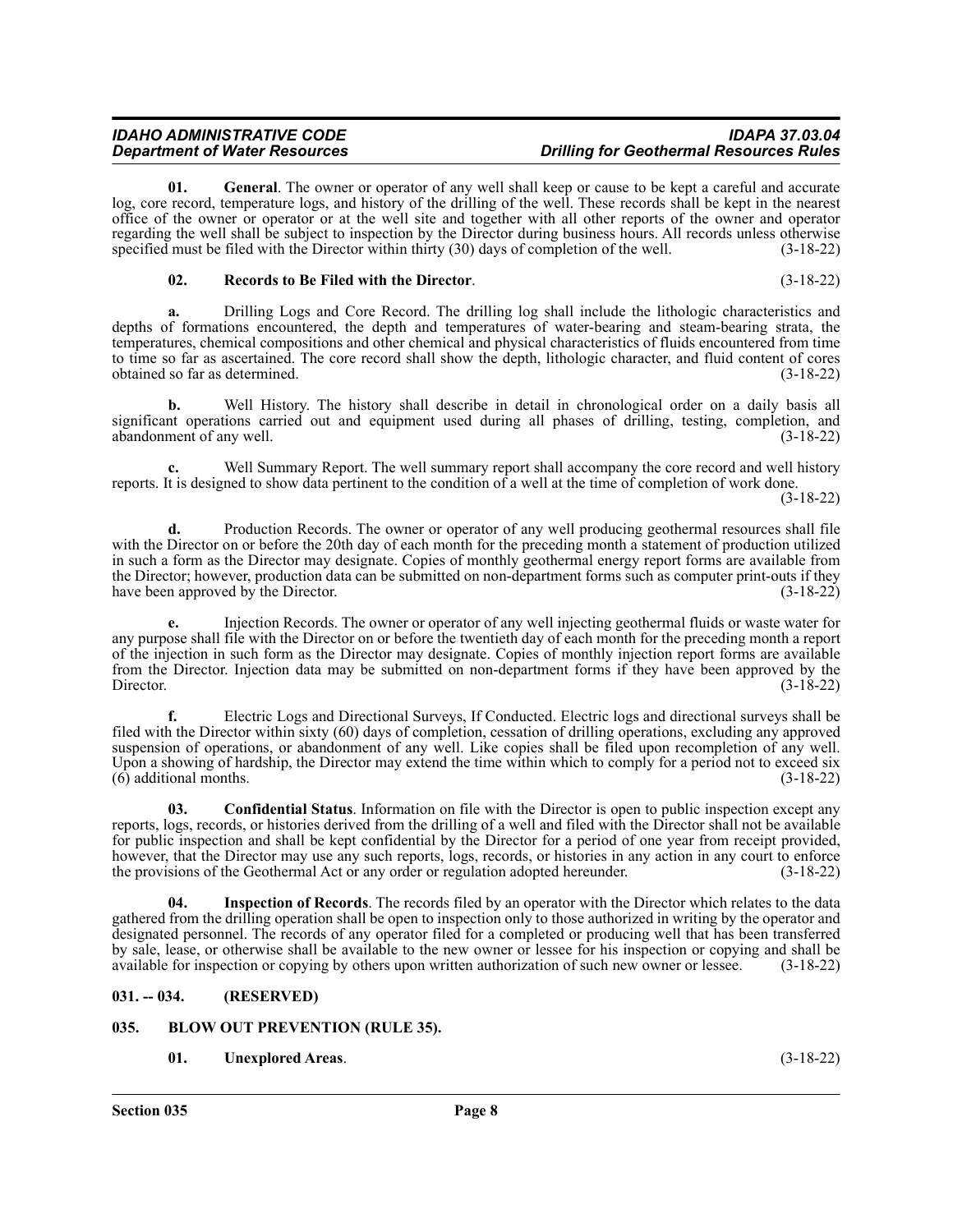**a**. A department employee may be present at the well at any time during the initial phases of drilling until the surface casing has been cemented and the BOPE has been satisfactorily pressure tested. The Department employee may be present during any drilling operations at the well and if in his opinion conditions warrant he may order additional casing to be run. (3-18-22)

**b.** A logging unit equipped to continuously record the following data shall be installed and operated continuously by a technician approved by the Director after drilling out the shoe of the conductor pipe until the well has been drilled to the total depth. (3-18-22)

| i.   | Drilling mud temperature (in and out).                    | $(3-18-22)$ |
|------|-----------------------------------------------------------|-------------|
| ii.  | Drilling mud pit level.                                   | $(3-18-22)$ |
| iii. | Drilling mud pump volume.                                 | $(3-18-22)$ |
| iv.  | Drilling mud weight.                                      | $(3-18-22)$ |
| V.   | Drilling rate.                                            | $(3-18-22)$ |
| vi.  | Hydrocarbon and hydrogen sulfide gas volume (with alarm). | $(3-18-22)$ |

**c.** An annular BOPE with a minimum working pressure of one thousand (1,000) PSI shall be installed on the surface casing. If unusual conditions are anticipated, a BOPE may be required on the conductor pipe.

(3-18-22)

**d.** If drilling mud temperature out, reaches one hundred twenty-five (125) Degrees C (Celsius), drilling operations shall cease, drilling mud circulation will continue and the Director must be notified immediately. The operator must obtain the Director's approval of his proposed course of action prior to resuming drilling operations. (3-18-22)

**e.** The above requirements for BOPE may be modified by the Director and any proposed modification by the applicant must be approved by the Director in writing. (3-18-22)

### **02. Explored Areas**. (3-18-22)

**a.** A gate valve with a minimum working pressure rating of three hundred (300) PSI must be installed on the well head. (3-18-22)

**b.** The temperature of the return mud shall be monitored continuously. Either a continuous temperature monitoring device shall be installed and maintained in working condition or the temperature shall be read manually. In either case, return mud temperatures shall be entered into the log book for each thirty (30) feet of depth drilled. (3-18-22)

**c.** An annular BOPE with a minimum working pressure of one thousand (1,000) PSI shall be installed urface casing. (3-18-22) on the surface casing.

**d.** Additional requirements may be set forth by the Director depending upon the knowledge of the area. Such requirements will be set forth on the approved application for permit to drill a geothermal well. Modification of said requirements may be made in the field by Department personnel monitoring construction of the well. (3-18-22)

### <span id="page-8-0"></span>**036. -- 039. (RESERVED)**

### <span id="page-8-1"></span>**040. INJECTION WELLS (RULE 40).**

**01. Construction**. The owner or operator of a proposed injection well or series of injection wells shall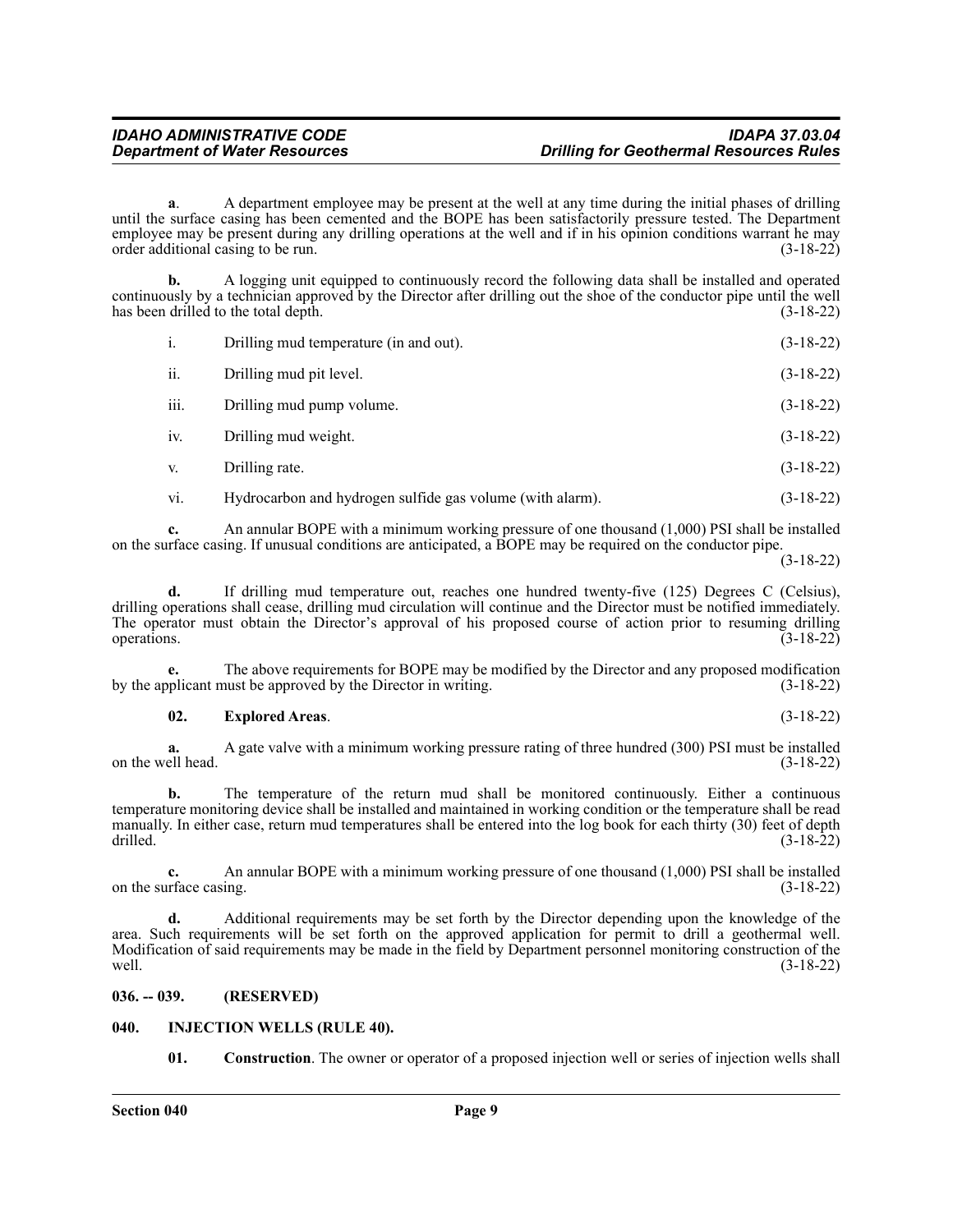provide the Director with such information he deems necessary for evaluation of the impact of such injection on the geothermal reservoir and other natural resources. Such information shall include existing reservoir conditions, method of injection, source of injection fluid, estimates of daily amount of material medium to be injected, zones or formations affected, and analysis of fluid to be injected and of the fluid from the intended zone of the injection. Such information shall be on department form 4003-3. (3-18-22)

### **02. Surveillance**. (3-18-22)

**a.** When an operator or owner proposes to drill or modify an injection well or convert a producing or idle well to an injection well, he shall be required to demonstrate to the Director by means of a test that the casing has complete integrity. This test shall be conducted in a method approved by the Director. (3-18-22) complete integrity. This test shall be conducted in a method approved by the Director.

**b.** To establish the integrity of the annular cement above the shoe of the casing, the owner or operator shall make sufficient surveys within thirty (30) days after injection is started into a well to prove that all the injected fluid is confined to the intended zone of injection. Thereafter, such surveys shall be made at least every two (2) years or more often if necessary. The Director shall be notified forty-eight (48) hours in advance of such surveys in order that a representative may be present if deemed necessary. If in the Director's opinion such tests are not necessary, he may grant a waiver excepting the operator from such tests. (3-18-22)

**c.** After the well has been placed on injection, the injection well site will be visited periodically by Department personnel. The operator or owner will be notified of any necessary remedial work. Unless modified by the Director, this work must be performed within ninety (90) days or approval for the injection well issued by the Director will be rescinded. (3-18-22) Director will be rescinded.

### <span id="page-9-0"></span>**041. -- 044. (RESERVED)**

### <span id="page-9-1"></span>**045. ABANDONMENT (RULE 45).**

| 01. | <b>Objectives</b> . The objectives of abandonment are to block interzonal migration of fluids so as to: |             |
|-----|---------------------------------------------------------------------------------------------------------|-------------|
| a.  | Prevent contamination of fresh water or other natural resources;                                        | $(3-18-22)$ |
| b.  | Prevent damage to geothermal reservoirs;                                                                | $(3-18-22)$ |
| c.  | Prevent loss of reservoir energy;                                                                       | $(3-18-22)$ |
| d.  | Protect life, health, environment and property.                                                         | $(3-18-22)$ |
|     |                                                                                                         |             |

**02. General Requirements**. The following are general requirements which are subject to review and modification for individual wells or field conditions. (3-18-22)

**a.** A notice of intent to abandon geothermal resource wells is required to be filed with the Director five (5) days prior to beginning abandonment procedures. A permit to abandon may be given orally by the Director provided the operator submits a written request for said abandonment on a form approved by the Director within twenty-four (24) hours of the oral request. (3-18-22) twenty-four  $(2\overline{4})$  hours of the oral request.

**b.** A history of geothermal resource wells shall be filed within sixty (60) days after completion of abandonment procedures. (3-18-22)

**c.** All wells abandoned shall be monumented and the description of the monument shall be included in the history of well report. Such monument shall consist of a four (4) inch diameter pipe ten (10) feet in length of which four  $(4)$  feet shall be above ground. The remainder shall be embedded in concrete. The name, number, and location of the well shall be shown on the monument. Alternate methods of monumentation may be approved by the<br>Director where land surface use indicates the above described method is not satisfactory. (3-18-22) Director where land surface use indicates the above described method is not satisfactory.

**d.** Good quality heavy drilling fluid shall be used to replace any water in the hole and to fill all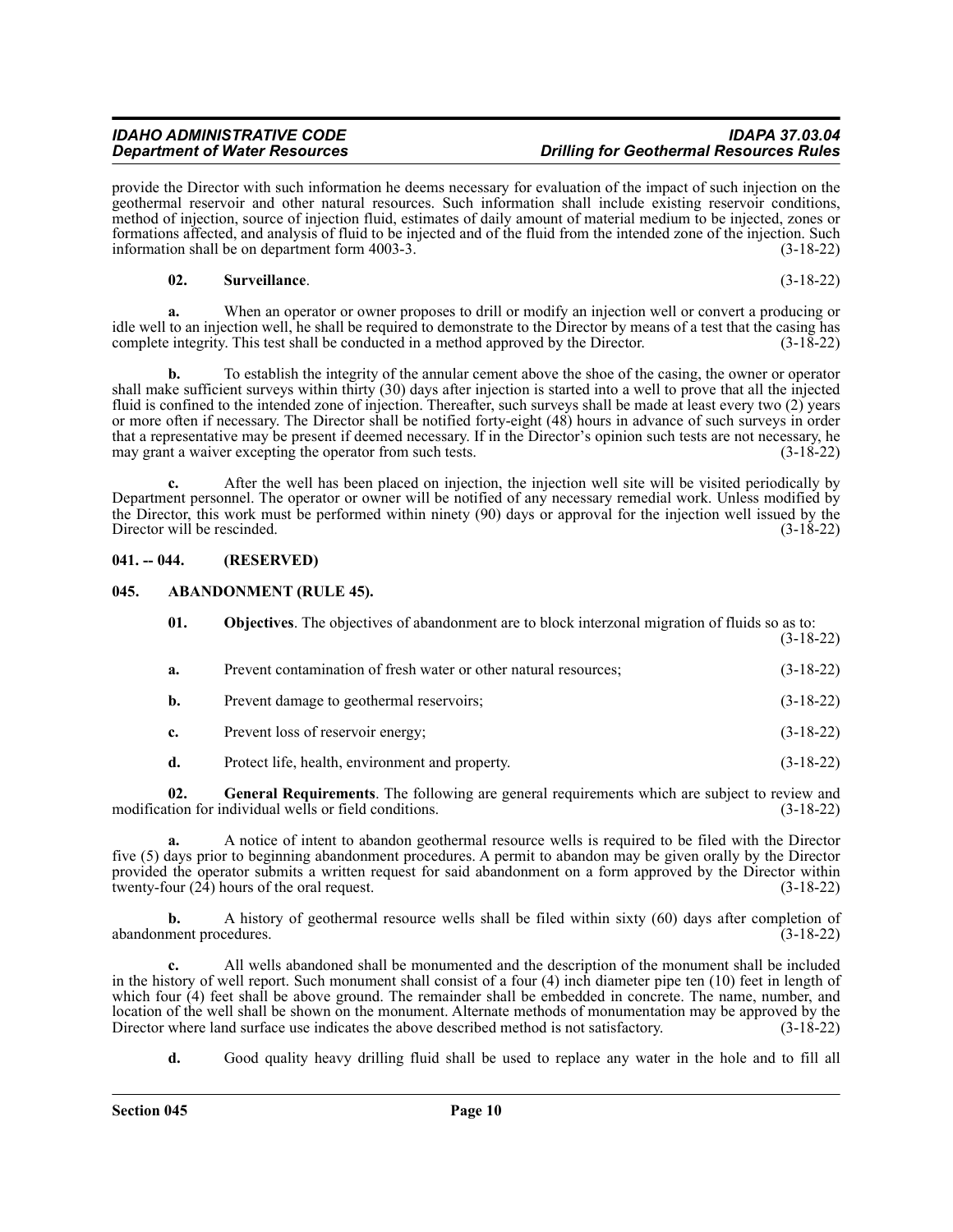portions of the hole not plugged with cement. (3-18-22)

**e.** All cement plugs with a possible exception of the surface plug shall be pumped into the hole through drill pipe or tubing.

**f.** All open annuli shall be filled solid with cement to the surface.  $(3-18-22)$ 

**g.** A minimum of one hundred (100) feet of cement shall be emplaced straddling the interface or transition zone at the base of groundwater aquifers. (3-18-22)

**h.** One hundred (100) feet of cement shall straddle the placement of the shoe plug on all casings including conductor pipe. (3-18-22)

**i.** A surface plug of either neat cement or concrete mix shall be in place from the top of the casing to at least fifty (50) feet below the top of the casing. (3-18-22)

**j.** All casing shall be cut off at least five (5) feet below land surface. (3-18-22)

**k.** Cement plugs shall extend at least fifty (50) feet over the top of any liner installed in the well. (3-18-22)

**l.** Abandonment. Injection wells are required to be abandoned in the same manner as other wells. (3-18-22)

**m.** Other abandonment procedures may be approved by the Director if the owner or operator can demonstrate that the geothermal resource, groundwaters, and other natural resources will be protected. Such approval must be given in writing by the Director prior to the beginning of any abandonment procedures. (3-18-22)

**n.** Within five (5) days after the completion of the abandonment of any well or injection well, the owner or operator of the abandoned well or injection well shall report in writing to the Director on such form as may<br>be prescribed by the Director on all work done with respect to the abandonment. (3-18-22) be prescribed by the Director on all work done with respect to the abandonment.

### <span id="page-10-0"></span>**046. -- 049. (RESERVED)**

### <span id="page-10-1"></span>**050. MAINTENANCE (RULE 50).**

**01. General**. All well heads, separators, pumps, mufflers, manifolds, valves, pipelines, and other equipment used for the production of geothermal resources shall be maintained in good condition in order to prevent loss of or damage to life, health, property, and natural resources. (3-18-22)

**02. Corrosion**. All surface well head equipment and pipelines and subsurface casing and tubing will be subject to periodic corrosion surveillance in order to safeguard health, life, property, and natural resources. (3-18-22)

**03. Tests**. The Director may require such tests or remedial work as in his judgment are necessary to prevent damage to life, health, property, and natural resources, to protect geothermal reservoirs from damage or to prevent the infiltration of detrimental substances into underground or surface water suitable for irrigation or other beneficial uses to the best interest of the neighboring property owners and the public. Such tests may include, but are not limited to, casing tests, cementing tests, and equipment tests. (3-18-22)

### <span id="page-10-2"></span>**051. -- 054. (RESERVED)**

### <span id="page-10-3"></span>**055. HEARINGS, NOTICE, PROCEDURE (RULE 55).**

Any applicant or the Director shall have the right to a hearing concerning the propriety of issuing a permit for which an application has been filed. Any applicant who desires a hearing pursuant to Section 42-4004, Idaho Code, must file a written request therefor with the Director of the Department of Water Resources. Any person may file a petition with the Director requesting that the Director hold a hearing concerning the propriety of issuing a permit for which an application has been filed. The petitioner must serve a copy of the petition upon the applicant and set forth in the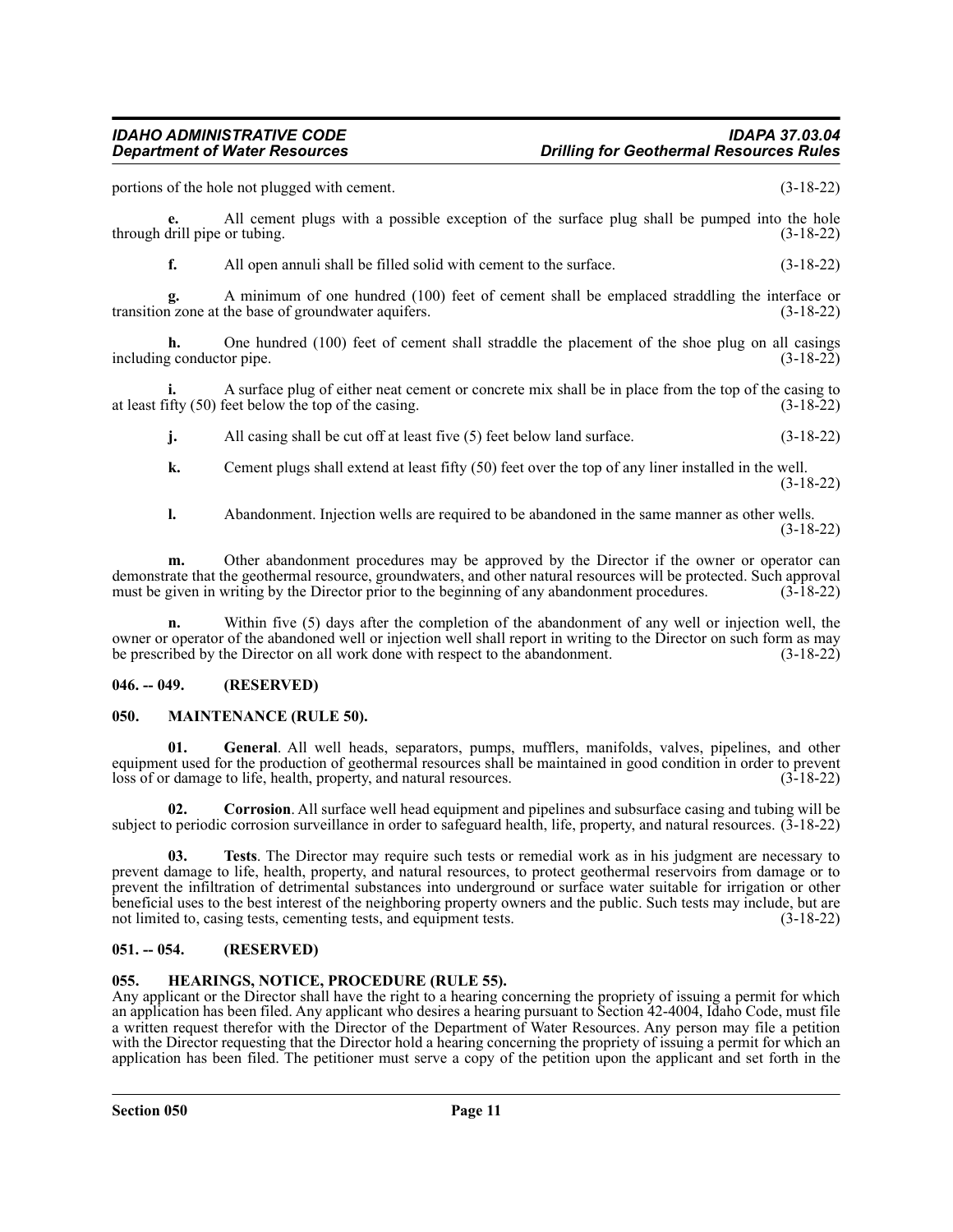petition all reasons for requesting the hearing. The applicant may respond to the petition within ten (10) days of its service. However, failure of the applicant to respond shall not be prejudicial to his right to appear at the hearing and present such evidence as he deems proper, if the Director grants the petition for such hearing. The hearing shall be set by the Director at any location deemed appropriate. Notice of the time and location shall be served on the applicant and/or the petitioner by the Director at least twenty (20) days before said date by certified mail addressed to applicant's address as stated in the application and to the petitioner at the address given in the petition. The hearing shall be conducted in the manner prescribed in the general rules and procedures of the Department. (3 shall be conducted in the manner prescribed in the general rules and procedures of the Department.

### <span id="page-11-0"></span>**056. -- 059. (RESERVED)**

### <span id="page-11-1"></span>**060. HEARINGS ON REFUSED, LIMITED, OR CONDITIONED PERMIT (RULE 60).**

Any applicant who is granted a limited or conditioned permit, or who is denied a permit or any person aggrieved by a decision of the Director may seek a hearing on said action of the Director by serving on the Director written notice and request for a hearing before the Board within thirty (30) days of service of the Director's decision. Said hearing will be set, conducted, and notice given as set forth in Rule 055 above. Any applicant may appeal the decision of the Board to the District Court within thirty (30) days of service of the decision. All hearings under this rule shall be conducted in the manner prescribed in the general rules and procedures of the Department. (3-18-22)

### <span id="page-11-2"></span>**061. -- 064. (RESERVED)**

### <span id="page-11-3"></span>**065. PENALTIES (RULE 65).**

**01. Order by Director**. If the Director finds that any person is constructing, operating, or maintaining any hole, well or injection well not in accordance with any applicable permit or in a fashion so as to involve an unreasonable risk of, or so as to cause, damage to life or property or subsurface, surface, or atmospheric resources, the Director may issue an order to such person to correct or to stop such practices as are found to be improper and to mitigate any injury of any sort caused by such practices. (3-18-22)

**02. Enforcement by Director**. The Director may enforce any provision of this act or any order or regulation issued or adopted pursuant thereto by an appropriate action in the District Court. The Director may bring action in the District Court to have enjoined any threatened noncompliance with any provision of this act or any order or regulation adopted pursuant hereto or any threatened harm to life, property, or surface, subsurface or atmospheric resources which would be caused by such noncompliance. (3-18-22)

**03. Willful Violations or Failure to Comply**. Any willful violations of or failure to comply with any provision of these rules, or if such order or regulation has been served on such person or is otherwise known to him, any valid order or regulation issued or adopted hereto shall be a misdemeanor punishable by fine of up to five thousand dollars (\$5,000) for each offense or a sentence of up to six (6) months in a county jail or both; each day of a continuing violation shall be a separate offense under this subdivision. A responsible or principal executive officer or any corporate person may be liable under this subdivision if such corporate person is not in compliance with any provision of this act or with any valid order or regulation adopted pursuant hereto. (3-18-22)

### <span id="page-11-4"></span>**066. -- 069. (RESERVED)**

<span id="page-11-5"></span>**070. FORMS (RULE 70).**

Forms required by these rules. (3-18-22)

**Samples of Forms**. Samples of all forms required by these rules are available from the Department to interested parties upon request. (3-18-22)

- **a.** Form 4003-1, Application for Permit to Drill for Geothermal Resources; (3-18-22)
- **b.** Form 4003-2, Application for Permit to Alter a Geothermal Well; (3-18-22)
- **c.** Form 4003-3, Application for Permit to Convert a Well to a Geothermal Injection Well; (3-18-22)